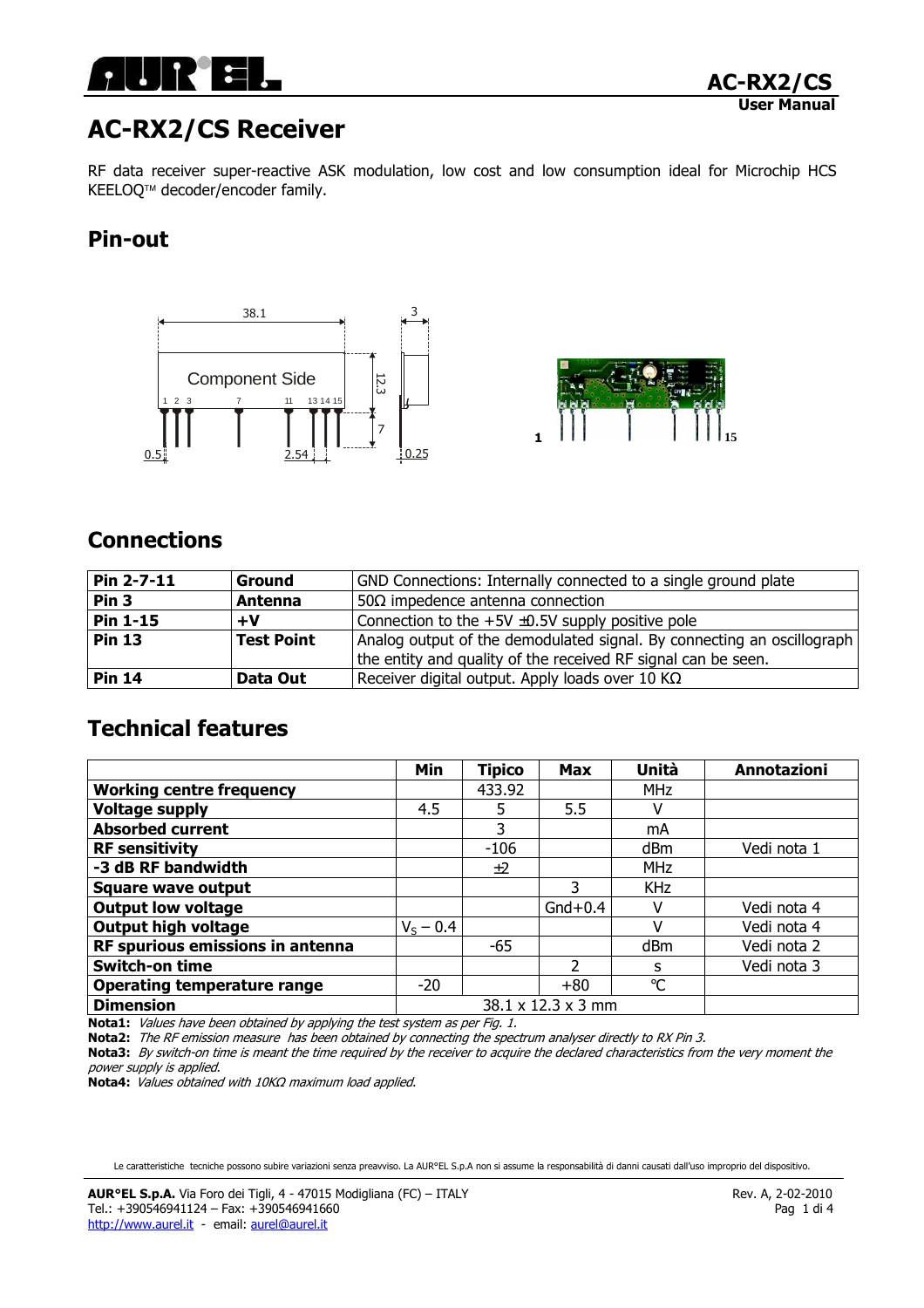

The declared technical features have been verified by applying the following test system:

#### Fig. 1



## Device usage

In order to take advantage of the performances described in the technical specifications and to comply with the operating conditions which characterize the Certification, the receiver has to be fitted on a printed circuit, considering what follows:

### 5V Supply voltage

- 1. The receiver must be supplied by a very low voltage source, safety protected against short circuits.
- 2. Maximum voltage variations allowed:  $\pm$  0.5 V.
- 3. De-coupling, next to the receiver, by means of a minimum 100.000 pF. ceramic capacitor.

### Ground

- 1. It must surround at the best the welded area of the receiver. The circuit must be double layer, with throughout vias to the ground planes, approximately each 15 mm.
- 2. It must be properly dimensioned, specially in the antenna connection area, in case a radiating whip antenna is fitted in it (an area of approximately 50 mm radius is suggested.)



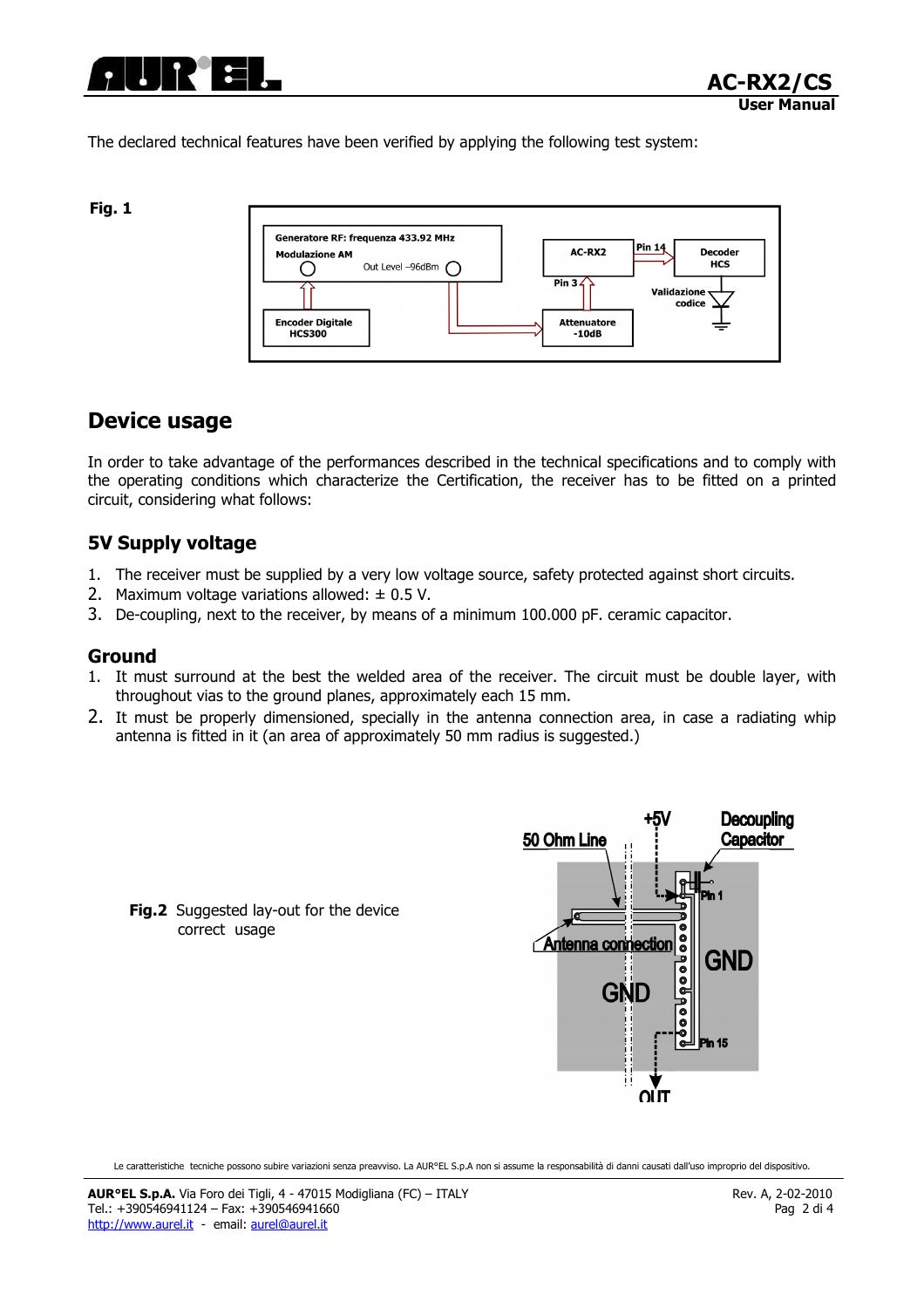

### 50 Ohm line

- 1. It must be the shortest as possible.
- 2. 1,8 mm wide for 1 mm thick FR4 printed circuits and 2,9 mm wide for 1,6 mm thick FR4 printed circuits. On the same side, it must be kept 2 mm away from the ground circuit.
- 3. On the opposite side a ground circuit area must be present.

### Antenna connection

- 1. It may be utilized as the direct connection point for the radiating whip antenna.
- 2. It can bear the connection of the central wire of a 50  $\Omega$  coaxial cable. Be sure that the braid is welded to the ground in a close point.

### Antenna

- 1. A whip antenna, 16,5 mm long and approximately 1 mm dia, brass or copper wire made, must be connected to the RF input of the receiver.
- 2. The antenna body must be keep straight as much as possible and it must be free from other circuits or metal parts (5 cm minimum suggested distance.)
- **3.** It can be utilized either vertical or horizontal, provided the connection point between antenna and receiver input, is surrounded by a good ground plane.

**N.B:** As an alternative to the a.m. antenna it is possible to utilize the whip model manufactured by Aurel (see related Data Sheet ed Application Notes).

By fitting whip antennas too different from the described ones, the EC Certification is not assured.

### Other components

- 1. Keep the receiver separate from all other components of the circuit (more than 5 mm).
- 2. Keep particularly far away and shielded all microprocessors and their clock circuits.
- 3. Do not fit components around the 50 Ohm line. At least keep them at 5 mm distance.
- 4. If the Antenna Connection is directly used for a radiating whip antenna connection, keep at least a 5 cm radius free area. In case of coaxial cable connection then 5 mm radius will suffice.

## Reference Rules

The AC-RX2/CS receiver is EC certified and in particular it complies with the European Rules ETSI EN 300 220-2 V2.3.1 (2009-12) in class 3 and EN 301-489-3 V1.4.1 (2002-08) in class 3, with max voltage supply. The equipment has been tested according to rule EN 60950 and it can be utilized inside a special insulated housing that assures the compliance with the above mentioned rule. The receiver must be supplied by a very low voltage safety source protected against short circuits The use of the receiver module is foreseen inside housings that assure the overcoming of the rule **EN 61000-4-2** not directly applicable to the module itself. In particular, it is at the user' s care the insulation of the external antenna connection, and of the antenna itself since the RF output of the receiver is not built to directly bear the electrostatic charges foreseen by the a.m. rule.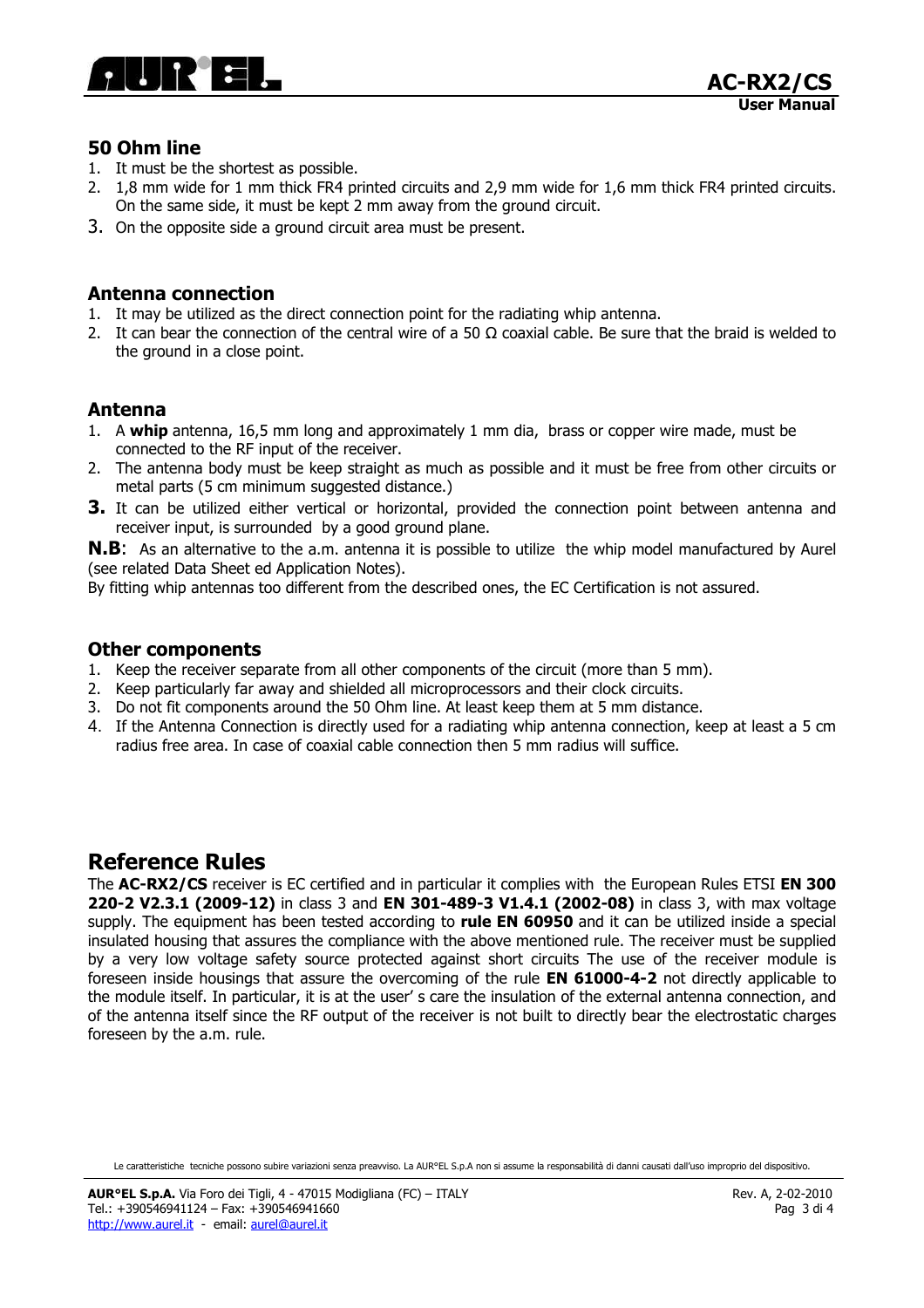





#### PLOT1

Plot was obtained using the test set up as in Fig.1 with variation of frequency and output level of RF generator



#### PLOT2 The declared technical features have been verified by applying the test system in FIG.1